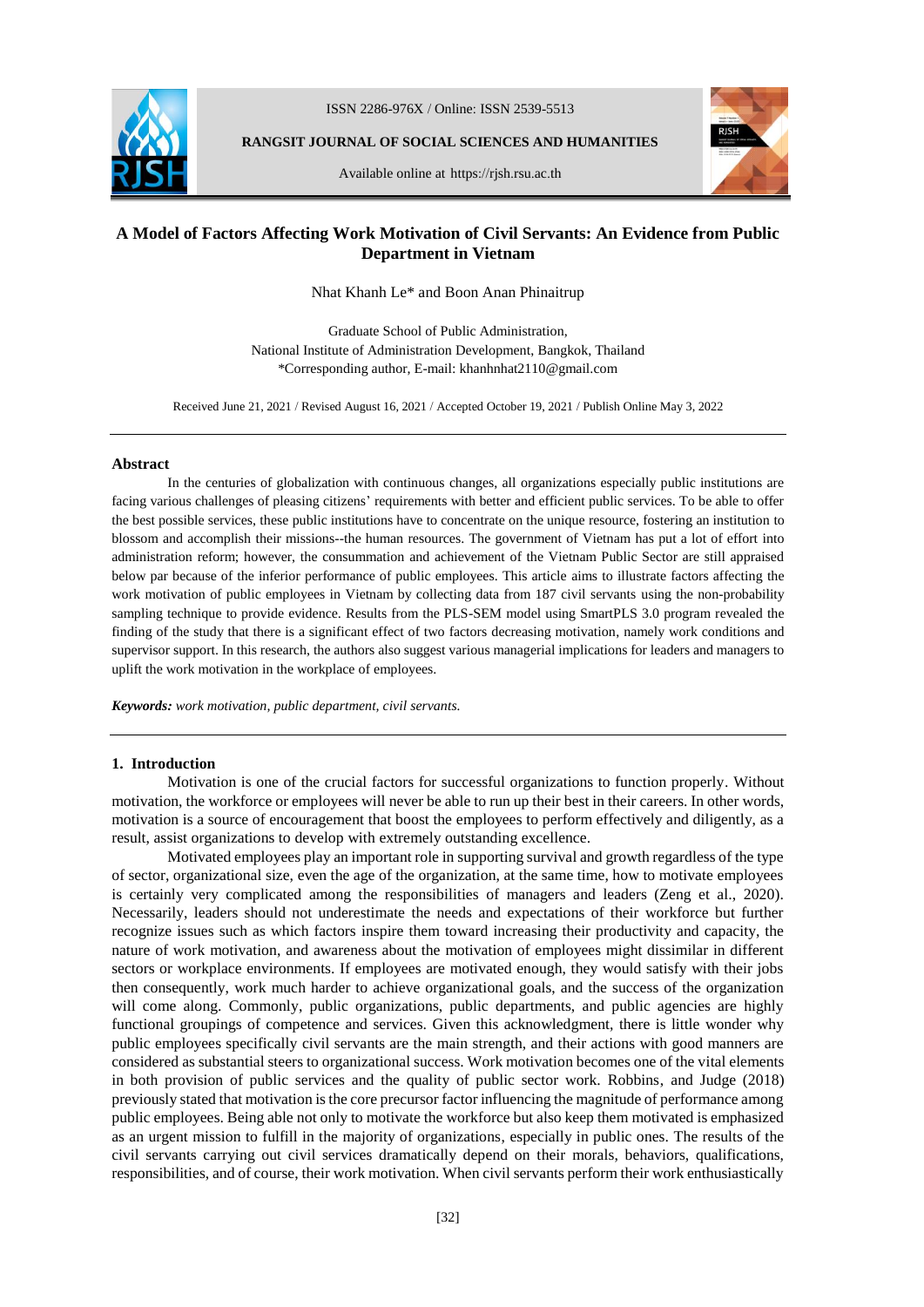and eagerly, the effectiveness of the authority at all organizational levels in the management will be optimized. Otherwise, if they lose their work motivation, the efficiency and effectiveness of tasks will be weakened without any doubt.

According to Behn (1995) research on motivation remains a big requirement in public management and he urges the scholars to concentrate on the need to understand how "public managers [can] motivate public employees (and citizens too) to pursue important public purposes with intelligence and energy". Motivating public servants by increasing salary rates is predicted as a basic solution in the administrative reform to positive outcomes. Of course, no one works for free, nor should they, and we all understand that money is a primary incentive; however, money solely can never be enough to motive for higher work motivation and performance among intellectual people (Latham, & Locke, 1979). As the result, raising salary solely is not highly considered as a practical implication for improving work motivation for employees who work in the public sector as civil servants.

With the data collected in 2020, nearly 253.517 people are working as public employees in Vietnam Public Sector. Unfortunately, Vietnam is experiencing a serious turnover of the groups of young and talented civil servants voluntarily leaving their current work in a public organization to work in the other sectors such as private companies or start-ups. Many studies' results revealed the fact that qualified civil servants are finding new opportunities because of poor work motivation-related issues, which usually happen quite often in public organizations, such as inefficient compensation, heavy workload, and work pressure. From 2016 to 2020, the number of Vietnamese civil servants who purposely left government agencies and public organizations was nearly 12,000; mainly because of declined work motivation.

Ho Chi Minh City- Department of Home Affairs is one of the 23 core administrative departments, under the authority of Ho Chi Minh City People's Committee and supervision of The Ministry of Home Affairs; consequently, civil servants working in this department are a group of main actors in serving public services and the sustainable development of the city. As the outcome, the need for empirical researches and studies proposing to understand deeply the antecedents of work motivation among civil servants is a priority. From the findings of this study, managers and leaders in the department may have reasonable shreds of evidence to answer how to increase the degree of work motivation with appropriate strategies.

#### **2. Objectives**

- 1) To study factors that influence the work motivation of civil servants
- 2) To measure the level of each factor that affects the work motivation of civil servants

3) To propose suggestions, recommendations, and management applications to enhance work motivation

### **3. Materials and Methods**

#### **3.1 Work Motivation**

Motivation is interpreted as "a decision-making process through which the individual chooses desired outcomes and sets in motion the behaviors appropriate to acquiring them" (Huczynski, and Buchanan, 1991). Moreover, Nzuve (1999) argued that motivation is the willingness of an individual to put more effort towards accomplishing organizational objectives, conditioned by their capability to fulfill their personal needs. Robbins, and Judge (2018) defined that work motivation can be applied to measure enthusiasm, willingness, and continuations in achieving the goals of the individual. Work motivation is the undeniable element for all organizations to complete achievements regardless they are private organizations or public bodies (Chintalloo, & Mahadeo, 2013).

#### **3.2 Work Conditions and Work Motivation**

"Working conditions are created by the interaction of employee with their organizational climate and includes psychological as well as physical working conditions" (Gerber, Nel, & Dyk, 1998). Working conditions, which include facilities, working time, safety, and a comfortable workplace (Dublin, 1994), are one of the most important cumulative factors affecting the physical and mental health of employees directly. Working in a safe environment with fully equipped, partly satisfying the needs of employees are remarked as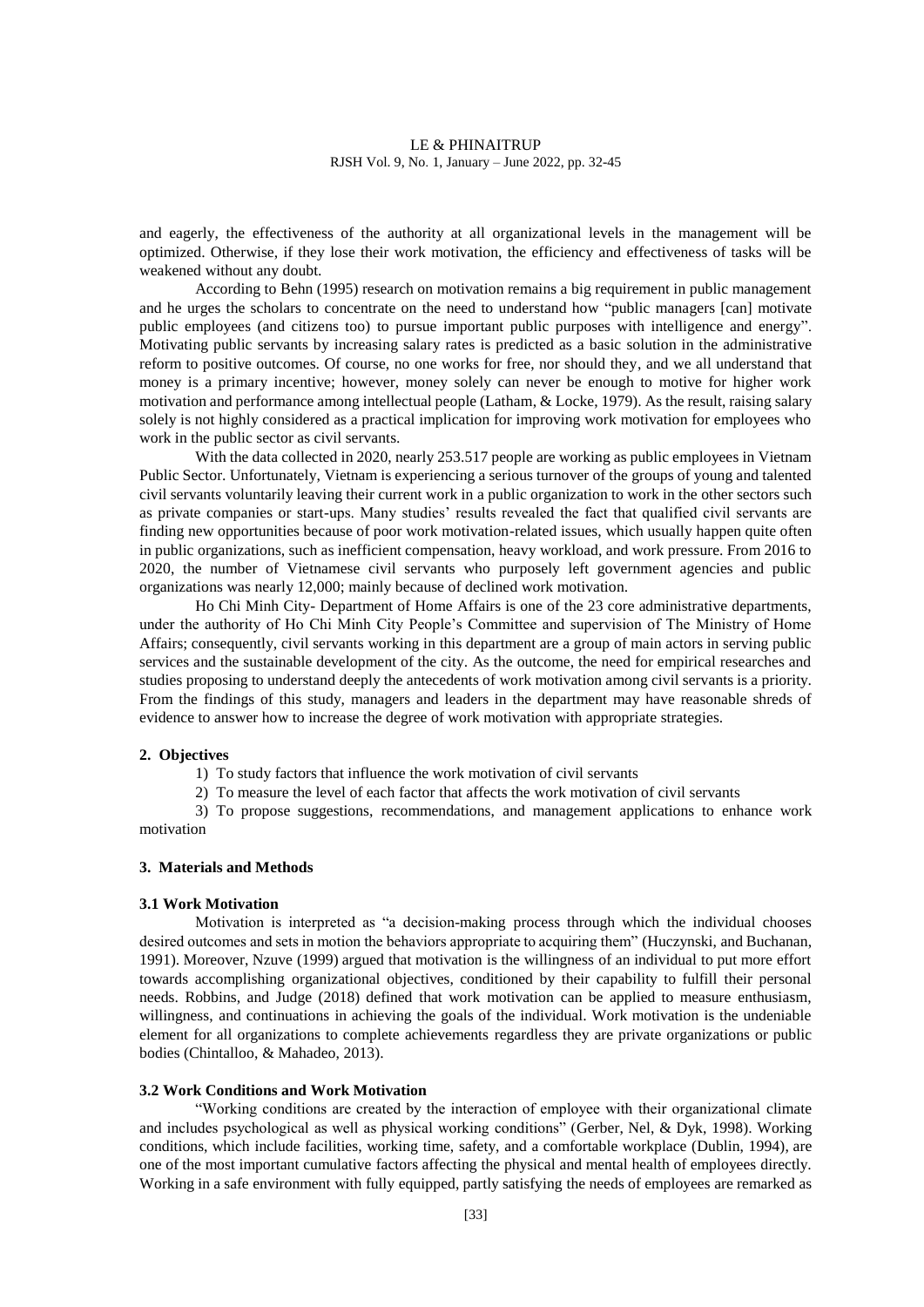conditions to improve work motivation of employees and increase the productivity of labor (Yazdani, Yaghoubi, & Giri, 2011). Working conditions are much needed; therefore, organizations should pay attention to constructing a pleasant working space for their workforce.

Furthermore, good working conditions are an antecedent of motivation for employees to work better with higher efficiency (Irons, & Buskist, 2008). Barzoki (2012) concluded that positive working conditions are the main factor influencing the work motivation of individuals. As the result, the hypothesis is presented as:

H1: Work conditions positively affect the work motivation of civil servants.

#### **3.3 Job Security and Work Motivation**

Job security is the feeling of staying in a stable position in the organization, acknowledging the guarantee of a job's duration, as well as the freedom from suddenly losing work or becoming unemployed (Arabi, & Kamani, 2000). Herzberg (1968) also described job security as the construct to which an organization continuously supports durable hiring for their employees. In the workplace, employees might want to be challenged with new tasks or missions as a way to motivate themselves to use all the skills they have or even learn new ones. However, no one can completely concentrate on working when some kind of insecurity feelings are perceived such as replacement by young staff or staff cutback. Only if an employee is free from those worries during working in an organization, they can feel relief and settle into focusing on tasks and duties. In other words, job security is the vital motivator when an employee can foresee a direct correlation between their work and the bright future with the organization. The employee who feels secure in his or her position is far more productive than those who are not feeling the same. Maslow's Needs' Hierarchy included security and safety as the second level of an individuals' needs after physiological needs. The study of Muhammad (2012) about antecedents of employee motivation proved job security as one of the main motivational factors of employees. Moreover, Najmulmunir (2020) reported a similar result stating job security positively generated a high degree of work motivation among employees. From the literature review, it is hypothesized that:

H2: Job security has a positive impact on the work motivation of civil servants.

#### **3.4 Supervisor Support and Work Motivation**

The supervisor is an administrative officer controlling the stable functioning of a business, governmental organization, school, or operational unit. The position of supervisor refers to one's immediate superior and being in charge of productivity in the workplace. Supervisor support is defined as the acknowledgment of employees that supervisors will always give them enough work-related support and assistance which enables them to perform their work quicker and more effectively or even solve problems and conflicts. Besides, supervisor support is the belief of employees concerning the extent to which supervisor appreciate their contributions and care about their well-being (Sharafinski, & Clare, 1988). Richmond, and McCroskey (2000) argued that immediate assistance from the supervisor is positively related to the work motivation of employees. For that reason, the behaviors of supervisors have a remarkable impact not only on employees but also on the organization. Support of supervisors could help employees to increase the degree of work motivation. According to Černe, Nerstad, Dysvik, and Škerlavaj (2014), an employee's work motivation is the result of an exchange process resulting in the relationship between supervisor and employees. Asegid, Belachew, and Yimam (2014) agreed that a successful organization requires the supervisor to create a productive and motivated workforce. Lee, and Kusumah (2020) concluded that supervisor support positively influences employee work motivation. Accordingly, the following hypothesis is proposed:

H3: Supervisor support positively influences the work motivation of civil servants

#### **3.5 Coworkers Support and Work Motivation**

Co-workers are groups of people in the organization who hold the same rank as each other. Co-workers are an essential part of the working environment, and most employees expect to work and cooperate with colleagues in a friendly and harmonious environment when they start their career in an organization (Susskind, Kacmar, & Borchgrevink, 2003). According to Bagraim, and Hime (2007),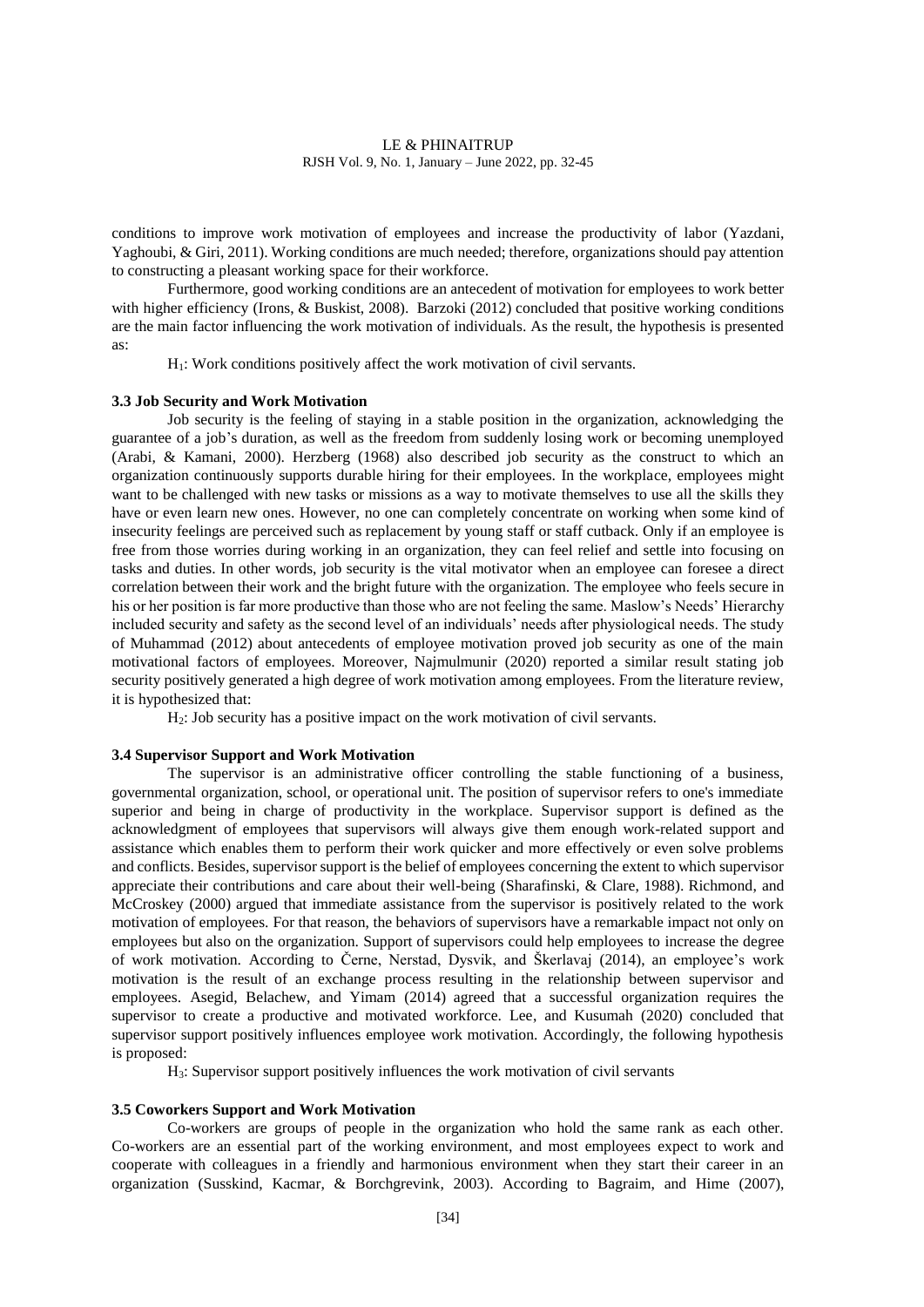coworkers in the organization should technically, emotionally, and socially support one another in all working facets. A relationship with coworkers is the combination of giving and receiving support among individuals in an organization. Harmonious relationships and cooperation between an individual, and their coworkers have a positive impact on an individual level, organizational commitment, and work motivation. Work motivation will be increased if every individual perceives a tight and bonded relationship with one another. Sajjad, Ghazanfar, and Ramzan (2013) predicted one of the antecedents of employee motivation is collaboration, more specifically teamwork. The more harmonious the team, the quicker collective goals will be achieved with the cooperation of all members. Miller, and Lee (2001) strongly believed that coworker support is a factor that creates employee motivation. Based on the foregoing review and previous researches, it is hypothesized that:

H4: Coworkers have a positive influence on the work motivation of civil servants.

#### **3.6 Rewards and Recognition and Work Motivation**

The rewards system is policies, strategies, and practices for praising excellent employees with their advanced abilities and contributions by providing various flexible types, levels of pays, benefits, and forms in the organization or business unit (Armstrong, & Taylor, 2017). Normally, the common aim of a reward and rewards system is motivating employees to work, achieve, and complete the goals. Therefore, a rewards system refers to programs designed by an organization to reward the best performance and motivate employees at individual and/or group levels.

On the other hand, recognition is "the timely, informal acknowledgment of a person's or team's behavior, effort or business result that supports the organization's goals and values and which has been beyond normal expectation" (Harrison, 2013). There are various forms to recognize deserved individuals such as thanks, praise, appreciation, respect, safe workplace. According to many researchers, recognition is the highest need while a reward including the monetary and compensative benefits is not able to be the sole motivator. Various researches suggest that rewards and recognition should not be separated (Saleem, Mahmood, & Mahmood, 2010) as cash awards are not always a truly effective way to motivate employees in the long term, and recognition itself is not sufficient either. Therefore, the phrase "rewards and recognition" would be better illustrated as "benefits as increased salary, bonuses, and promotion, which are conferred as a public acknowledgment of superior performance concerning company's objectives" (Khan, Waqas, & Muneer, 2017).

Flynn (1998) emphasized that rewards and recognition can maintain the high spirits for employees' morale and can establish a correlation between motivation and performance of the employees. Hence, recognition belongs to "esteem needs" in Maslow's hierarchy of need theory (Khan et al., 2017). Ali, and Ahmed (2009) concluded that there is a statistically significant correlation between rewards & recognition and motivation. The study also proved that if rewards and recognition were given to employees fairly and transparently, then there would be a significant increase in work motivation. Based on previous empirical evidence, the hypothesis is developed as below:

H5: Rewards and recognition impact the work motivation of civil servants positively.

### **3.7 Job Characteristics and Work Motivation**

Job characteristics are objectives of jobs, particularly the level to which jobs are designed that increases the work motivation Hackman, and Oldham (1974). Task significance, task variety, task identity, autonomy, and feedback are five core job features, which correlate positively with work motivation (Hunter, 2006). Specifically, more challenging work will motivate employees to self-explore, learn, improve knowledge skills to get the job done effectively. Kovach (1987) agreed that an interesting job manifests diversity, creativity, challenge; hence creating more opportunities to apply and promote personal skills as well as competencies. Challenging work encourages employees to utilize all their working skills, knowledge, and intelligence to handle with complexities involved in each task they take responsibility. Kivimäki, and Koskinen (1995) proved that employees' work motivation is closely related to the degree of diversity in jobs. Therefore, employees performing diverse jobs will be more motivated than those who just do repetitive work. Spector, and Jex (1991) support the idea that job characteristics can predict employees' motivation. Perry, and Wise (1990) suggested the characteristics of a specific job influence motivation of the individual who is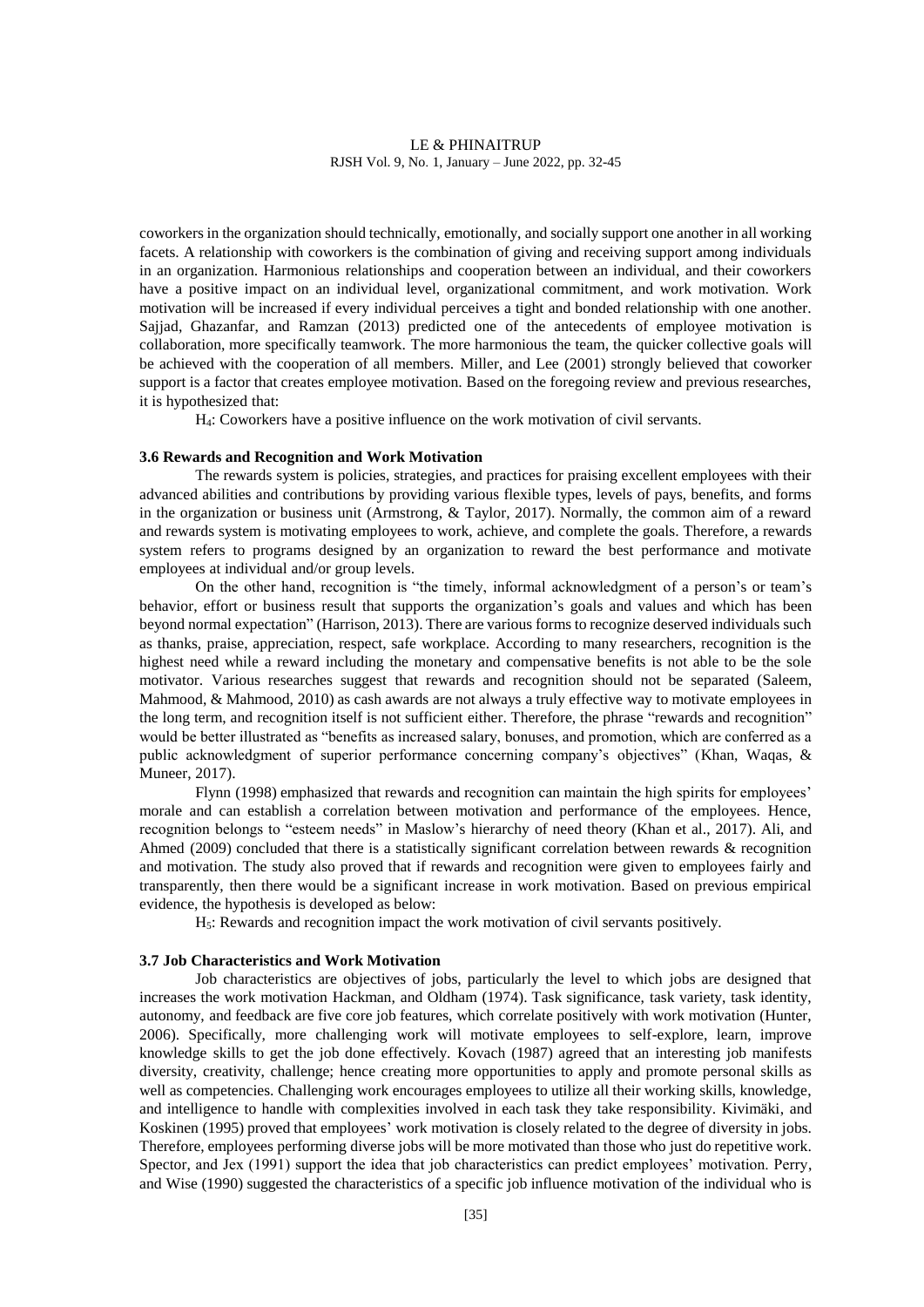working on it. Similarly, Juhdi, and Saad (2007) figured out the fact that clearly understanding job characteristics can increase motivation, and effectiveness of employees in their workplace, especially, considered as a principal indicator influencing the degree of employees' motivation. The characteristics of work had a super-strong influence on employee motivation. Therefore, the hypothesis is suggested as:

H<sub>6</sub>: Job characteristics have a positive impact on the work motivation of civil servants.

Relating to the literature review, the main key concepts: motivational factors and work motivation were reviewed carefully. The conceptualization and definitions of six motivational factors (work conditions, job security, supervisor support, coworkers support, rewards and recognition, and job characteristics) positively affect work motivation supported by numerous research studies.



**Figure 1** Conceptual Framework

#### **3.8 Research Methodology**

1) Sample Size

After reviewing literature and deducing from previous research, a conceptual framework and research hypotheses were formed (Figure 1). This study was done using a quantitative approach method through two steps: a pilot test and the main survey.

The pilot test was conducted to confirm that the survey items were appropriate and fit the concepts as step one. The questionnaire was created using Google Forms and sent to public employees working in Public Organizations via email. Through this, 30 responses were obtained.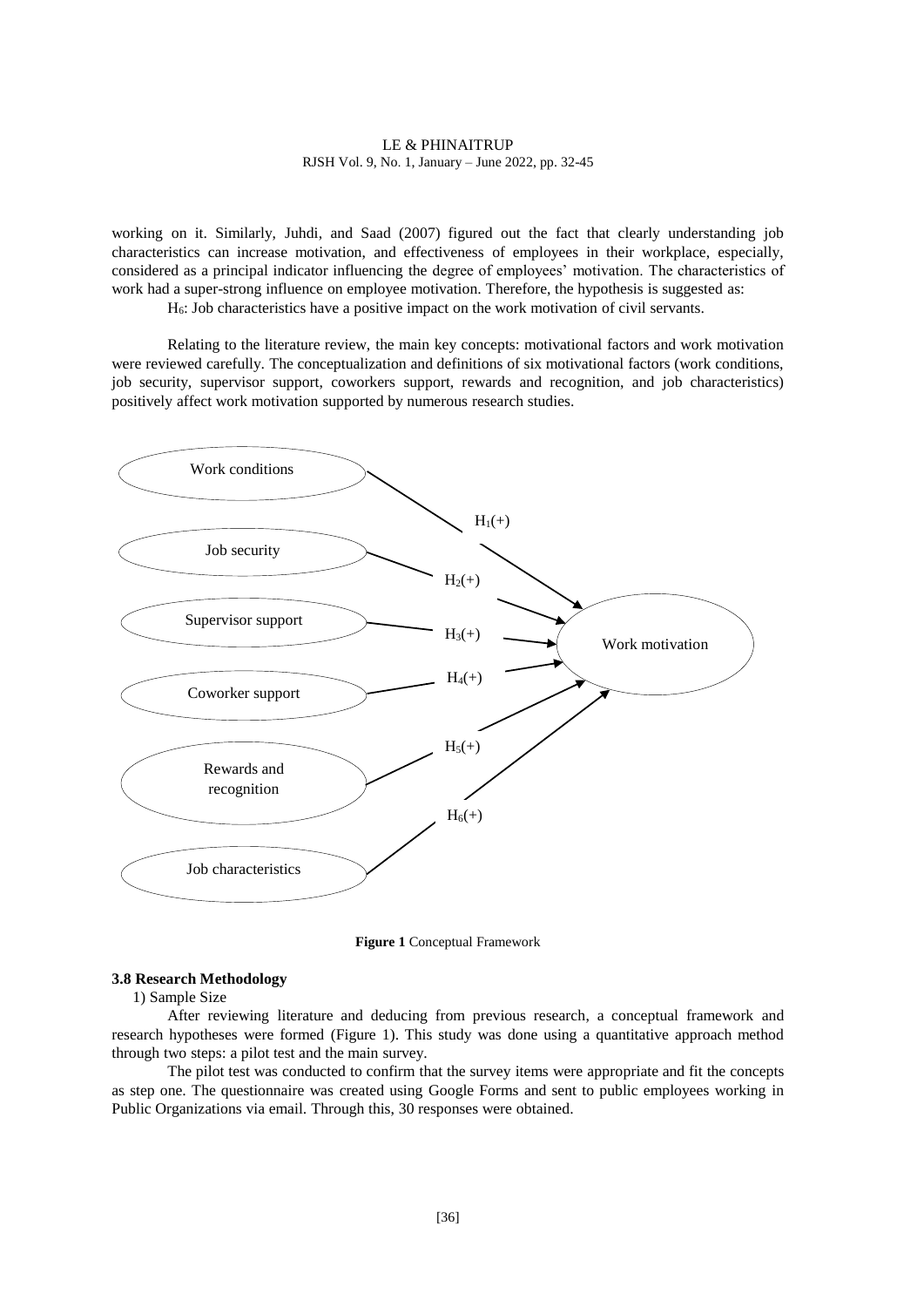| <b>Factors</b>          | Number of items | Cronbach's Alpha |
|-------------------------|-----------------|------------------|
| Work conditions         |                 | 0.807            |
| Job security            |                 | 0.814            |
| Supervisor support      |                 | 0.861            |
| Coworker support        |                 | 0.954            |
| Rewards and recognition | 4               | 0.904            |
| Job characteristics     |                 | 0.857            |
| Work motivation         |                 | 0.845            |

**Table 1** Results of the Quantitative Pilot Test Analysis 30 Respondents

As shown in Table 1, the result of every construct's reliable test with the value of Cronbach's Alpha coefficients of all scales was higher than 0.8 (Hair, Anderson, Babin, & Black, 2010). Therefore, the reliability of the scales was pretty good and these measurement scales can be applied in the next step: The main survey.

For the main survey, the authors distributed 200 questionnaires to the HR division in the Department of Home Affairs in Ho Chi Minh City to collect data. The number of returned questionnaires was 190. After the screening process, three of them were removed because the participants missed answering some questions. Then, 187 questionnaires were used to analyze in step two (main survey) of the quantitative approach (Table 2).

|                | $N = 187$                    | <b>Frequency</b> | Percent      |
|----------------|------------------------------|------------------|--------------|
| Gender         | Female                       | 105              | 56.1         |
|                | Male                         | 82               | 43.9         |
| Marital status | Marriage                     | 147              | 78.6         |
|                | Single                       | 40               | 21.4         |
| Age            | $\leq$ 25 years old          | 30               | 16.0         |
|                | 26-30 years old              | 67               | 35.9         |
|                | $31-40$ years old            | 70               | 37.4         |
|                | $\geq$ 40 years old          | 20               | 10.7         |
| Experience     | Less than 3 years            | 19               | 10.2         |
|                | 3-5 years                    | 30               | 16.0         |
|                | 5-10 years                   | 66               | 35.3         |
|                | $\geq 10$ years              | 72               | 38.5         |
| Education      | Below than bachelor's degree | 18               | 9.6          |
|                | Bachelor's degree            | 155              | 82.9         |
|                | Master's degree              | 14               | 7.5          |
|                | PhD's degree                 | $\overline{0}$   | $\mathbf{0}$ |

#### **Table 2** Descriptive Statistics

#### 2) Variable Measurements

This study divided a questionnaire into two parts to collect the data. The first part measures the observed variables of motivational factors and work motivation. The second part identified the personal information of participants (gender, age, tenure, marital status, and education). To ensure validity and reliability, all questionnaire items were adopted from previous researchers. Each item was measured using a five Likert scale. Work conditions scale with 5 items adopted from Edgar, and Geare (2005). While job security scales include 5 items from the study of Kuhnert, Sims, and Lahey (1989). A five-item scale was adopted from Hammer et al (2009) to measure supervisor support. Coworkers' support scales were measured by 5 items adopted from Ducharme, and Martin (2000) and 4 items from Vuong, and Sid (2020) were adopted to measure rewards and recognition. Job characteristics were measured by 5 items of Hackman, and Oldham (1974). Finally, 5 items adopted from Akkermans et al (2016) were used to measure work motivation.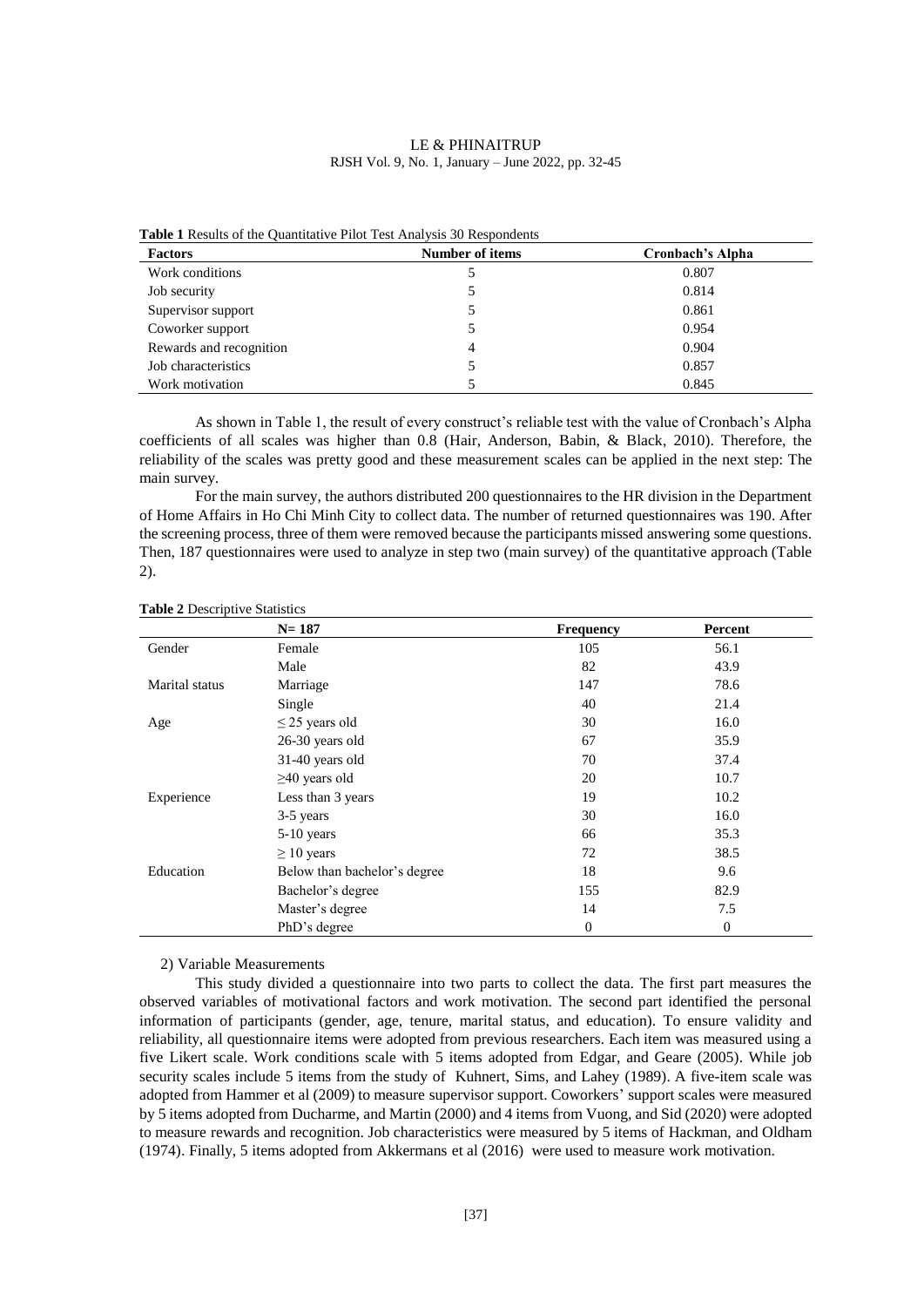#### 3) Partial Least Square Regression

This study used partial least square-structural equation modeling (PLS-SEM) via the Smart PLS 3.0 to test the conceptual framework. Giao, and Vuong (2020) proved that PLS is able to support the service for causal analysis in many types of researches, especially behavioral research. Moreover, PLS is one of the useful multivariate techniques that examine complex research problems involving both unobserved variables and the multifaceted interaction of different variables. If samples are independent and data is not required to be normally distributed, PLS calculates p-values by bootstrapping technique (Hair et al., 2010). Considering all the above advantages, the authors decided to employ Smart PLS 3.0 to analyze data for this study.

### **4. Result**

The constructs' reliability is determined by indicator reliability and internal consistency reliability. According to Hair et al (2010), indicator reliability is calculated by the square of the loadings for each indicator. When this value is higher than 0.5, the data of the study satisfies indicator reliability. From the analysis result, three items; SS5, JM5, and JC5, were deleted due to loading  $\leq 0.5$ .

Next, Fornell, and Larcker (1981) posited that a score of composite reliability (CR) should be used to measure internal consistency reliability and the value of CR should be equal to or higher than 0.7. As shown in Table 3, the CR score for all constructs is higher than 0.7; thus, it illustrated good internal consistency reliability.

Fornell, and Larcker (1981) also stated that the average variance extracted (AVE) can be used to access the convergent validity of the latent variables. When the AVE for each of the constructs is not lower than 0.5, convergent validity is confirmed.

AVE of construct "coworkers support" was 0.4306; lower than 0.5, therefore, the authors omitted to delete low indicator loading items CS1 and CS4 to increase the AVE of construct "coworkers support". After omission, the AVE of the construct is 0.526 (Table 3, Figure 2). Therefore, each of the constructs in this study determined good convergent validity.

| Construct           | <b>Indicator</b>         | <b>Indicator</b><br>loading | Cronbach's<br><b>Alpha</b> | Composite<br>reliability (CR) | $AVE \geq 0.5$ |
|---------------------|--------------------------|-----------------------------|----------------------------|-------------------------------|----------------|
| Coworker support    | CS <sub>2</sub>          | 0.797                       |                            |                               |                |
|                     | CS <sub>3</sub>          | 0.678                       | 0.552                      | 0.768                         | 0.526          |
|                     | CS5                      | 0.694                       |                            |                               |                |
|                     | JC1                      | 0.950                       |                            |                               |                |
|                     | JC <sub>2</sub>          | 0.953                       |                            |                               |                |
| Job characteristics | JC3                      | 0.925                       | 0.957                      | 0.969                         | 0.886          |
|                     | JC4                      | 0.939                       |                            |                               |                |
|                     | JM1                      | 0.925                       |                            |                               |                |
|                     | JM <sub>2</sub>          | 0.946                       | 0.965                      |                               | 0.874          |
| Work motivation     | 0.930<br>JM <sub>3</sub> | 0.952                       |                            |                               |                |
|                     | JM4                      | 0.938                       |                            |                               |                |
|                     | JS1                      | 0.593                       |                            |                               |                |
|                     | JS <sub>2</sub>          | 0.671                       |                            |                               |                |
| Job security        | JS3                      | 0.843                       | 0.820                      | 0.872                         | 0.581          |
|                     | JS4                      | 0.814                       |                            |                               |                |
|                     | JS5                      | 0.854                       |                            |                               |                |
|                     | RR1                      | 0.939                       |                            |                               |                |
| Rewards and         | RR <sub>2</sub>          | 0.955                       |                            | 0.969                         |                |
| recognition         | RR <sub>3</sub>          | 0.939                       | 0.957                      |                               | 0.886          |
|                     | RR4                      | 0.931                       |                            |                               |                |
|                     | SS <sub>1</sub>          | 0.952                       |                            |                               |                |
| Supervisor support  | SS <sub>2</sub><br>0.943 |                             | 0.948                      | 0.963                         | 0.866          |

**Table 3** Reliability and Convergent Validity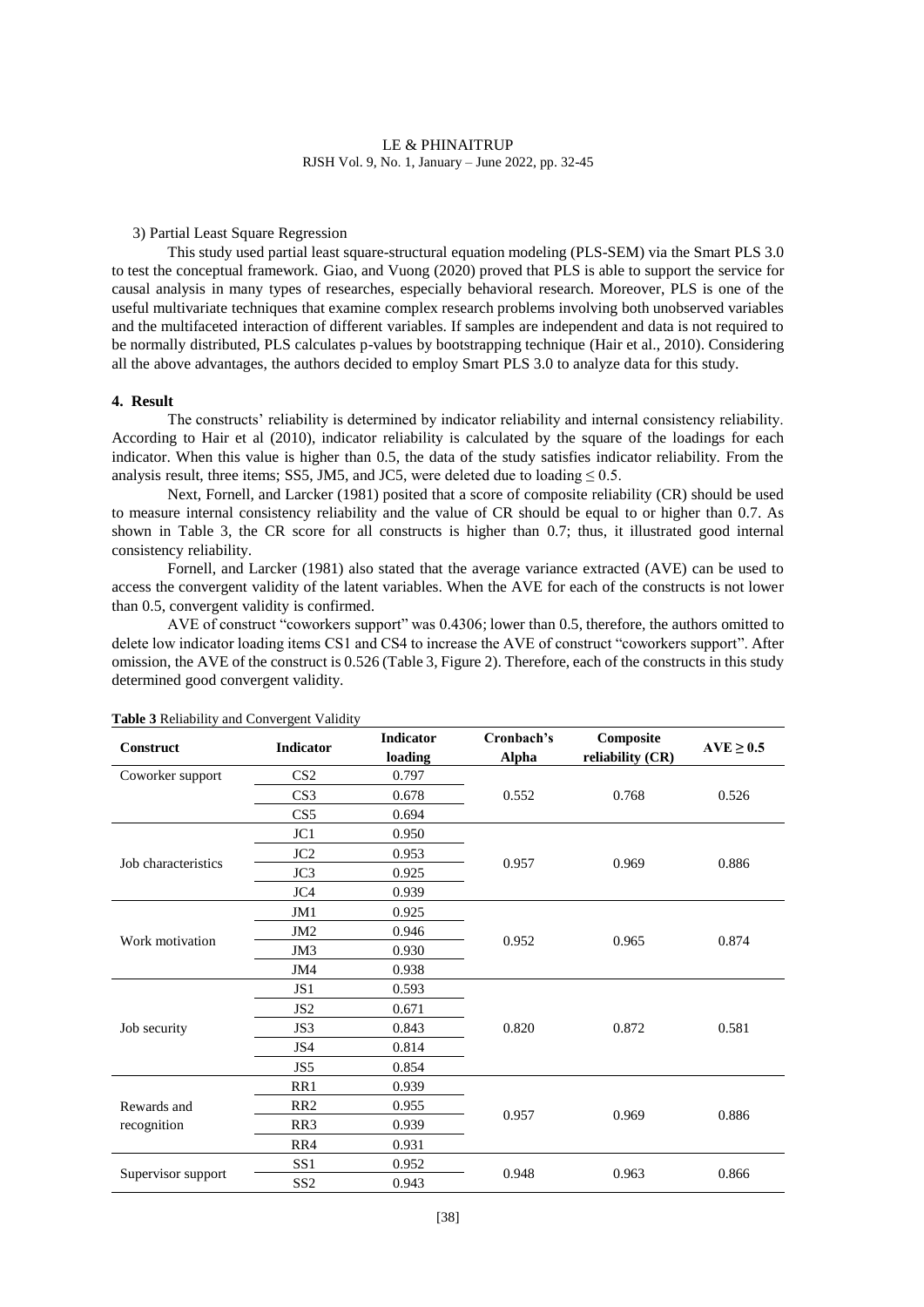| LE & PHINAITRUP                                    |
|----------------------------------------------------|
| RJSH Vol. 9, No. 1, January – June 2022, pp. 32-45 |

| <b>Construct</b> | <b>Indicator</b> | <b>Indicator</b><br>loading | Cronbach's<br><b>Alpha</b> | Composite<br>reliability (CR) | $AVE \geq 0.5$ |
|------------------|------------------|-----------------------------|----------------------------|-------------------------------|----------------|
|                  | SS <sub>3</sub>  | 0.880                       |                            |                               |                |
|                  | SS <sub>4</sub>  | 0.945                       |                            |                               |                |
|                  | WC1              | 0.896                       |                            |                               |                |
|                  | WC <sub>2</sub>  | 0.908                       |                            |                               |                |
| Work conditions  | WC3              | 0.941                       | 0.903                      | 0.931                         | 0.734          |
|                  | WC4              | 0.915                       |                            |                               |                |
|                  | WC <sub>5</sub>  | 0.565                       |                            |                               |                |

Discriminant validity signifies the difference of a construct when compared with others in the model. Henseler, Ringle, and Sarstedt (2015) suggested the Heterotrait-Monotrait criterion (HTMT) can be used to consider the discriminant validity of latent variables. Garson (2016) stated that when the HTMT ratio is lower than 1.0, the discriminant validity between two reflective variables is proved. Table 4 showed that the result of the HTMT ratio of all latent variables is lower than 1.0, thus it is satisfied for discriminant validity.

|                        | CS     | JC     | JM     | JS     | $\mathbf{R}$ | SS     | WC |
|------------------------|--------|--------|--------|--------|--------------|--------|----|
| $\mathbf{C}\mathbf{S}$ |        |        |        |        |              |        |    |
| JC                     | 0.6104 |        |        |        |              |        |    |
| JM                     | 0.7125 | 0.8922 |        |        |              |        |    |
| JS                     | 0.9188 | 0.8383 | 0.8231 |        |              |        |    |
| $\mathbf{R}$           | 0.6861 | 0.9716 | 0.8903 | 0.8430 |              |        |    |
| SS                     | 0.6834 | 0.9681 | 0.9081 | 0.8699 | 0.9459       |        |    |
| WC                     | 0.7824 | 0.8037 | 0.8624 | 0.8432 | 0.8051       | 0.8374 |    |

**Table 4** Heterotrait-Monotrait Criterion (HTMT)

In the structural model analysis, the first step is collinearity assessment. This procedure was essential to guarantee that the path coefficients that are estimated by regressing endogenous variables on the attached exogenous variables are not tendentious. The structural model assesses the collinearity among indicators using variance inflation factor (VIF). A VIF value below 10 signifies the absence of collinearity (Hair et al., 2010). As seen in Table 5, VIF values of the construct were less than 10. Therefore, the authors can conclude that no collinearity existed between the indicator variables and the latent variables.

#### **Table 5** Collinearity Statistics

|                         | <b>Maximum of outer VIF value</b> |  |
|-------------------------|-----------------------------------|--|
| <b>Construct</b>        | <b>Work motivation</b>            |  |
| Coworkers Support       | 1.2397                            |  |
| Job Characteristics     | 6.9518                            |  |
| <b>Job Motivation</b>   | 5.7437                            |  |
| <b>Job Security</b>     | 5.1009                            |  |
| Rewards and Recognition | 6.6082                            |  |
| Supervisor Support      | 7.0087                            |  |
| <b>Work Conditions</b>  | 5.9203                            |  |

The hypotheses in this study and represented in the structure model were analyzed using the Smart PLS 3.0 software. The structural model was examined using three assessments: the significance of the path coefficients between constructs was determined, also called nomological validity, f square value, and R square value.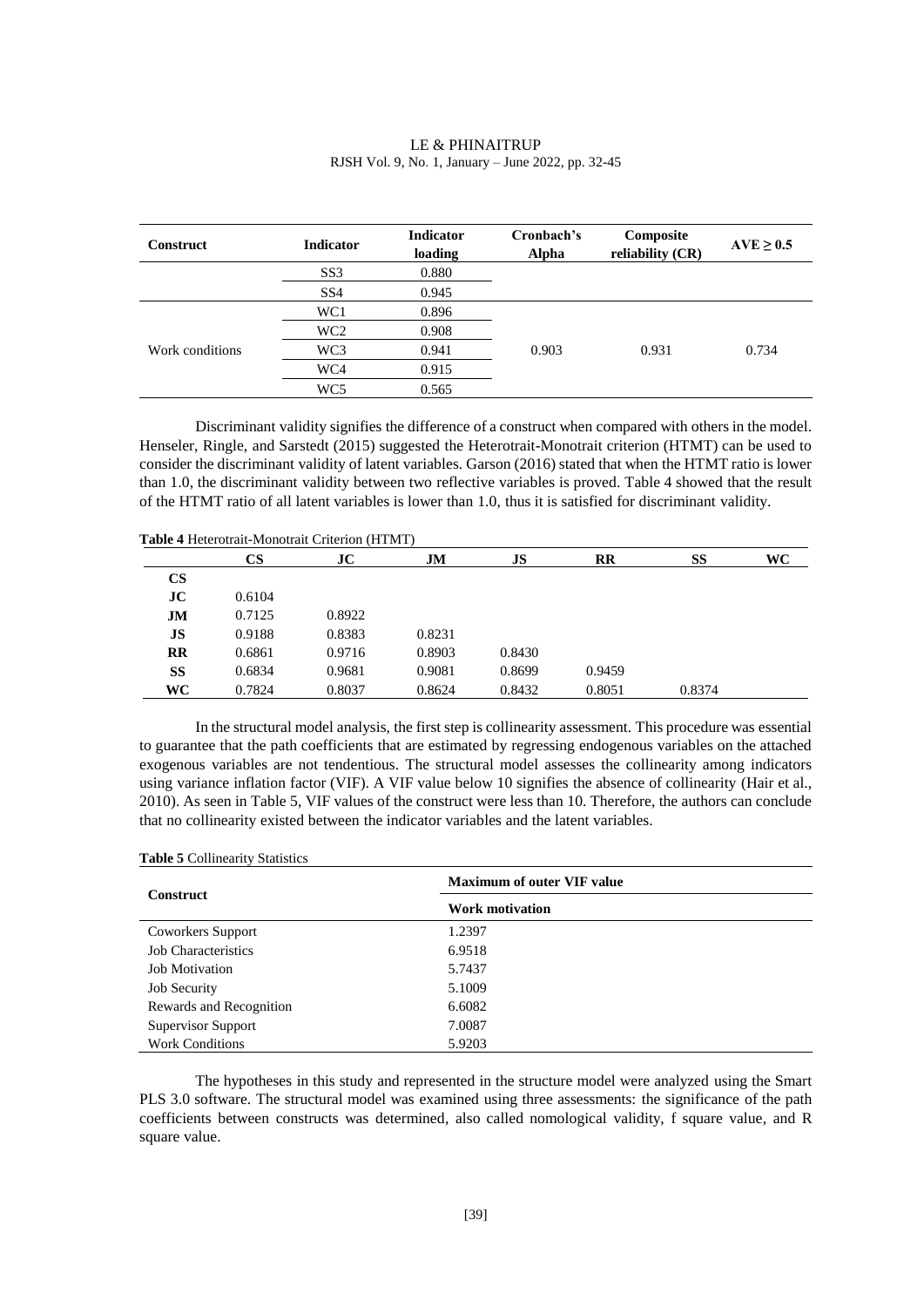

LE & PHINAITRUP RJSH Vol. 9, No. 1, January – June 2022, pp. 32-45

**Figure 2** Hypotheses Summary Model

The result of the study was summarized in Table 6. The columns showed the dependency, beta coefficient, Standard Deviation, *t* statistics, *p* values, and the conclusion displaying the "Support" or "Not support". To accept or reject any hypothesis, if the value in the "*p*-value" column is higher than 0.05, it is not significant, meaning that the hypothesis is "Not supported". If the value is lower than 0.05, it is significant, thus the hypothesis is "Supported". The findings illustrated that  $H_2$ ,  $H_4$ ,  $H_5$ , and  $H_6$  were rejected since their *p*-values are higher than 0.05.

Work condition and supervisor support positively influence the degree of work motivation (p-value  $\leq$  0.05); therefore, H<sub>1</sub> and H<sub>3</sub> are accepted.

Hypothesis  $H_1$ : the result showed that 'work conditions' had a significant positive relationship with the work motivation of civil servants,  $(p$ -value =  $0.019 < 0.05$  and beta coefficient = 0.276). The result indicated that the better the work conditions in the workplace, the higher the work motivation of civil servants. Thus, hypothesis  $H_1$  was supported.

Hypotheses  $H_3$ : the finding illustrated that 'supervisor support' had a significant positive relationship with the work motivation of civil servants (p-value =  $0.018 < 0.05$  and beta coefficient = 0.257). The result showed that civil servants perceived higher work motivation if they received more support from their supervisor. Thus, hypothesis  $H_3$  was supported.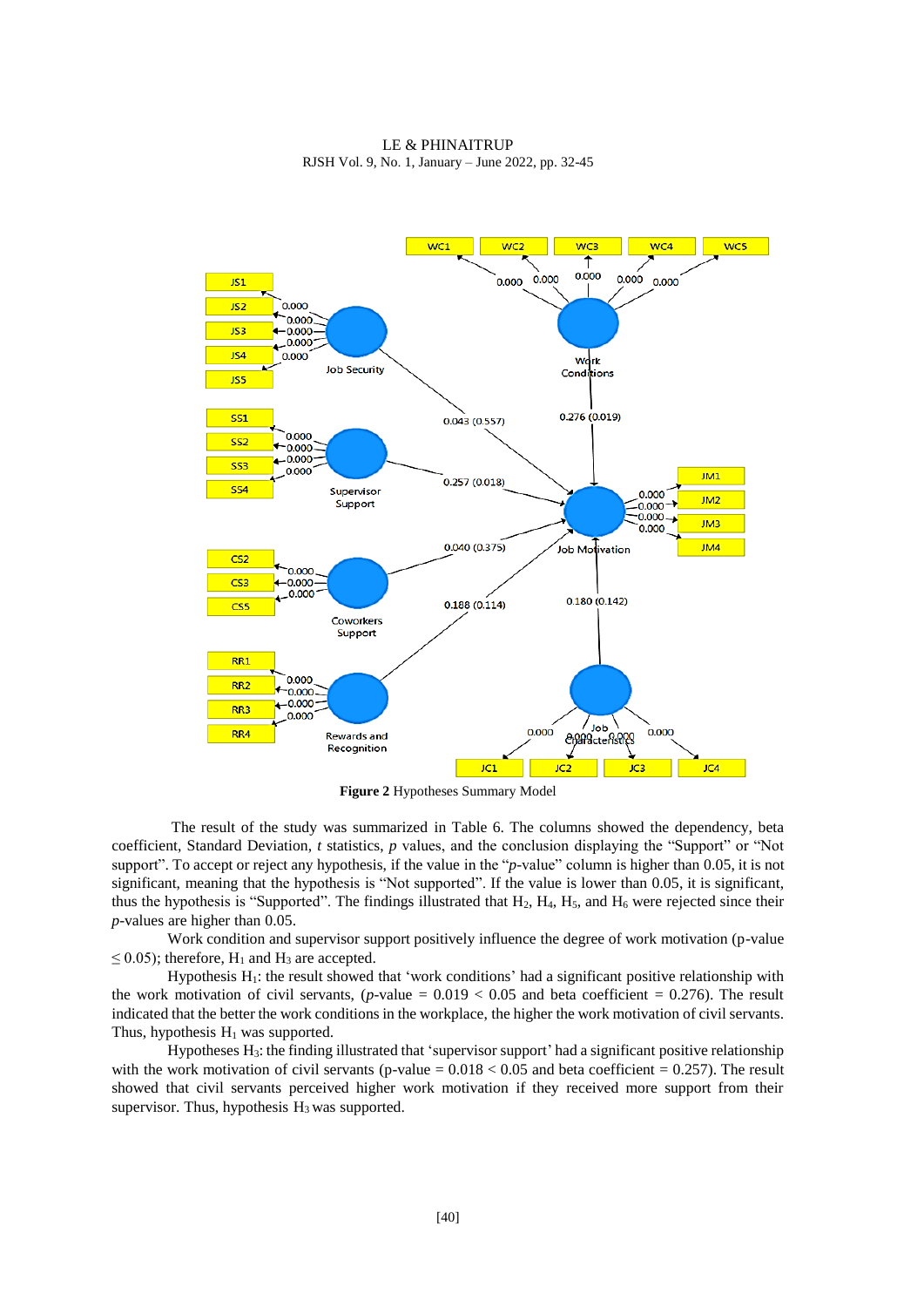| LE & PHINAITRUP                                    |  |  |  |  |
|----------------------------------------------------|--|--|--|--|
| RJSH Vol. 9, No. 1, January – June 2022, pp. 32-45 |  |  |  |  |

| <b>Hypothesis</b> | <b>Dependency</b>   | <b>Beta</b><br>coefficient | <b>Standard</b><br><b>Deviation</b> | <b>T</b> Statistics | р.<br>Values | Conclusion    |
|-------------------|---------------------|----------------------------|-------------------------------------|---------------------|--------------|---------------|
| $H_1$             | $WC$ ->JM           | 0.276                      | 0.278                               | 2.351               | 0.019        | Supported     |
| H <sub>2</sub>    | $JS \rightarrow JM$ | 0.043                      | 0.047                               | 0.588               | 0.557        | Not supported |
| $H_3$             | $SS \rightarrow JM$ | 0.257                      | 0.261                               | 2.378               | 0.018        | Supported     |
| $H_4$             | $CS \rightarrow JM$ | 0.040                      | 0.036                               | 0.888               | 0.375        | Not supported |
| H5                | $RR \rightarrow JM$ | 0.188                      | 0.189                               | 1.582               | 0.114        | Not supported |
| H <sub>6</sub>    | $JC \rightarrow JM$ | 0.180                      | 0.176                               | 1.472               | 0.142        | Not supported |

#### **Table 6** Path Coefficient

The coefficient of determination  $(R^2)$  was examined to assess predictive fit.  $R^2$  shows how much of the variance of the latent variables is explained by the latent variable. Hair et al (2010) suggested that the primary criterion for the assessment of a PLS path model is the coefficient of determination  $(R^2)$ .  $R^2$  ranges are always between 0 and 1, which means higher  $R^2$  values indicate a better fit of the data to the model. Typically,  $\mathbb{R}^2$  values are ranked in which 0.1, 0.3, and 0.5 indicate a small effects size, medium effects size, and large effects size respectively (Hair et al., 2010). As shown in Table 7, work conditions and supervisor support indicate pretty large effects size on work motivation  $(R^2=0.812)$ , which means work conditions and supervisor support can explain 81.2% of the variance Work motivation.

**Table 7** R Square Result

|                       | Square | <b>R</b> Square Adjusted |
|-----------------------|--------|--------------------------|
| <b>Job Motivation</b> | 0.812  | 0.806                    |

### **5. Discussion and Implication**

#### **5.1 Discussion**

In this discussion, the authors explain reasons why, among six factors affecting work motivation in the conceptual framework, only two factors (work conditions and supervisor support) turned out to be the motivational factor of the civil servants in the Department of Home Affairs- Ho Chi Minh City, Vietnam.

The results of this study are consistent with some previous studies. First of all, the prior researches' results illustrated the same conclusion that good working conditions could be a source of motivation for employees to work better with advanced efficiency. Research by Yazdani et al (2011); Irons, and Buskist (2008) and Barzoki (2012) confirmed working conditions belong to the top factors affecting work motivation.

Secondly, Richmond, and McCroskey (2000) shared the common finding that the behavior of supervisors can have a remarkable influence in not only employees' work motivation, but also the organizational performance levels altogether. Furthermore, a relationship with the supervisor would affect the psychological condition of employees during the time they work in the organization.

Surprisingly, work conditions and supervisor support are the two most influencing factors, demonstrating that Vietnamese civil servants are more concerned with intangible supports (organizational support through considering providing work conditions for the workforce or support from their supervisor) than tangible conditions such as rewards, or bonuses in salary. The findings are useful for public sector leaders and supervisors to pay more attention to considering building a good relationship with their subordinates rather than reforming the rewards system as such. The reason is that the common problem of civil servants is stress or burden. The Vietnamese government has been designing strategic plans to improve administrative activities. With positive outcomes, the reform somehow becomes the source of burden and stressor to public servants and the whole system due to the too high requirements as well of expectations for the better public services with a high rate of population. In those situations, they would prefer to contact and communicate with their supervisor or just a silent space to be calm down. It is, therefore, an important observation that, in the current context, with the adoption of a new interaction between supervisor and employees, investing in work conditions in the workplace can enhance the work motivation of Vietnamese civil servants in general.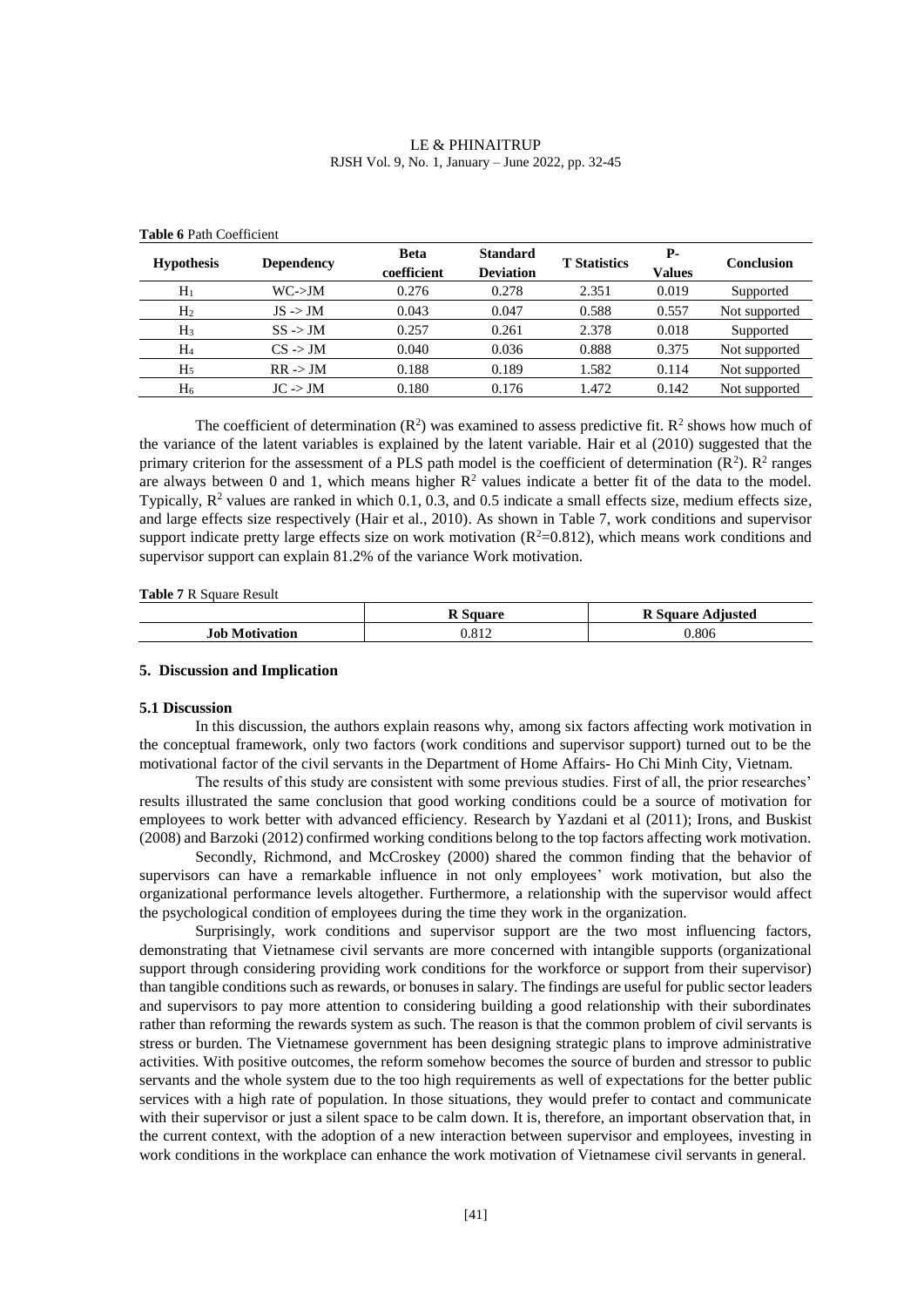It was interesting and surprising at the same time to see how the data and results went beyond the expectations. Nonetheless, these results reflect very well the true picture and nature of public organizations in Vietnam socially and politically.

#### **5.2 Implication**

#### 1) Work Conditions

Leaders and managers should pay more attention to the workload in every single division in the department, balance the numbers of civil servants with the workload to get higher efficiency and effectiveness to achieve the sustainable development of the department. Physical conditions in the department such as a clear break room, canteen, or coffee corners are considered necessary physical conditions that should be designed for civil servants. Besides, facilities such as printers, fax machines or desktops should be kept in good quality then the civil servants can work without any disturbance, then the work motivation, as well as the level of their performance, would be surged. Based on the study results, the physical and mental health of civil servants in the organization is worth investing in. Leaders or managers should consider the special service to take care of the heath of civil servants especially mental health by constructing a small clinic room inside the department with one or two physicians and psychologists where civil servants can visit during their break time or right after working time.

2) Supervisor Support

Supervisors should communicate openly and let subordinates feel free to share their concerns, their problems at work, or even in private life sometimes. Besides, the supervisor should care for a team member who suddenly behaves strangely, that individual might be under stress or problem from their work or conflict in the family. Moreover, the supervisor should be the person that civil servants or subordinates can rely on in their hard times or when they have to deal with turbulence in work. With the work experiences, the supervisor can give civil servants suggestions, feedbacks, and comments to assist them to overcome those hard times. In case employees do not perform well, the supervisor should provide constructive feedback with practical advice and guidance on areas that need improvement as the way that employees feel safe and they do not lose face or feel embarrassed among their coworkers.

#### **6. Conclusion**

This article aimed to identify factors that affect the work motivation of civil servants working in the public sector, specifically the Department of Home Affairs in Ho Chi Minh City, Vietnam.

From the result of data analysis, two factors are affecting the work motivation of the civil servants. The measurement scales used in this article are estimated with validity and reliability (CR≥ 0.7, AVE ≥0.5). The article found the factors that positively affect the work motivation of civil servants, in descending order, as work conditions (beta coefficient= 0.276) and supervisor support (beta coefficient= 0.257).

The finding provides leaders, managers, and supervisors of the department with a new and overall look at the antecedents of work motivation. Based on the research findings, the conclusion drawn is that if the advance in motivational factors is high enough, the work motivation among civil servants will be increased, thus enhancing the sustainable development of the department as well as public organizations in Vietnam generally. The article may contribute valuable information with managerial implications so that leaders and managers could apply in the department to boost the degree of work motivation among civil servants.

Some limitations existed in this article. First, the questionnaire for collecting data in this study was using only a convenience sampling method with quite a small sample size. Therefore, it may not illustrate the overall civil servants in the Department of Home Affairs in Ho Chi Minh City as well as in Vietnam public organizations in general.

Secondly, the article remained in finding factors that influenced work motivation and does not mention how work motivation can contribute to other related key concepts in organizational development such as job performance, job burnout, or job satisfaction. Further, the consequences of work motivation are one of the recommendations for future researchers who want to devote themselves to the organizational field.

Finally, for future work, the researchers should consider the characteristics of the organization while doing any works related to HR management research. Sometimes, the point of view of researchers and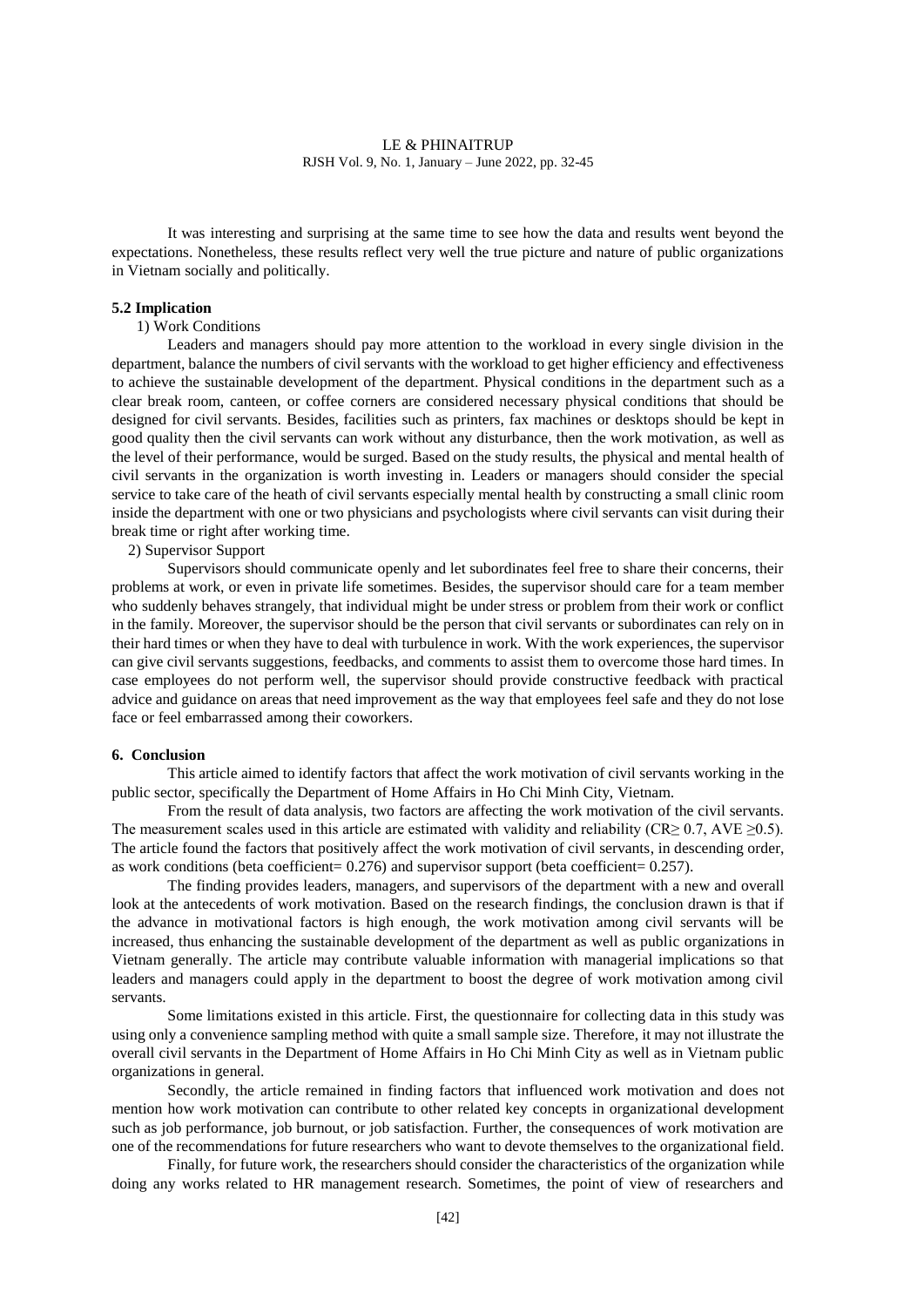employees in that organization is quite dissimilar. When the researchers acknowledge the importance of this point, it will be a concrete background to understand clearly what and how they process the next steps in their research.

#### **7. Acknowledgements**

This research is part of the thesis of the corresponding author and was supervised by Associate Professor Dr., Boon Anan Phinaitrup-Lecturer in Graduate School of Public Administration, National Institute of Administration Development (GSPA-NIDA). Special thanks to Dr. Bui Nhat Vuong, Mr. Chittaranjan Pandey, Miss Thalinee Sangkachan, all the staffs of MPA program in GSPA NIDA Thailand, friends, and family for their help and support.

## **8. References**

- Akkermans, J., de Lange, A. H., van der Heijden, B. I. J. M., Kooij, D. T. A. M., Jansen, P. G. W., & Dikkers, J. S. E. (2016). What about time? Examining chronological and subjective age and their relation to work motivation. *Career Development International*, *21*(4), 419-439.
- Ali, R., & Ahmed, M. S. (2009). The impact of reward and recognition programs onemployee's motivation and satisfaction: An empirical study. *International Review of Business Research Papers*, *5*(4), 270- 279.
- Arabi, S. M., & Kamani, S. H. (2000). Investigating the impact of job security and individual staff's factors. *Journal of Management and Development Process*, *14*(2), 87-93.
- Armstrong, M., & Taylor, S. (2017). *Armstrong's handbook of human resource management practice*. London, UK: Kogan Page.
- Asegid, A., Belachew, T., & Yimam, E. (2014). Factors influencing job satisfaction and anticipated turnover among nurses in Sidama Zone public health facilities, South Ethiopia. *Nursing Research and Practice*, Article ID 909768, 1-26.
- Bagraim, J. J., & Hime, P. (2007). The dimensionality of workplace interpersonal trust and its relationship to workplace affective commitment. *SA Journal of Industrial Psychology*, *33*(3), 43-48.
- Barzoki, A. A., Attafar, A., & Jannati, A. R. (2012). An analysis of factors affecting the employees motivation based on Herzberg's hygiene factors theory (The study: Golpayegan City Saipa Corporation industrial complex's staff). *Australian Journal of Basic and Applied Sciences*, *6*(8), 115-123.
- Behn, R. D. (1995). The big questions of public management. *Public Administration Review*, *55*(4), 313-324.
- Černe, M., Nerstad, C. G. L., Dysvik, A., & Škerlavaj, M. (2014). What goes around comes around: Knowledge hiding, perceived motivational climate, and creativity. *The Academy of Management Journal*, *57*(1), 172-192.
- Chintalloo, S., & Mahadeo, J. D. (2013). Effect of motivation on employees' work performance at Ireland Blyth limited. *Proceedings of 8th Annual London Business Research Conference Imperial College,*  London, UK.
- Dublin, T. (1995). *Transforming women's work: New England lives in the industrial revolution*. New York, US: Cornell University Press.
- Ducharme, L. J., & Martin, J. K. (2000). Unrewarding work, coworker support, and job satisfaction: A test of the buffering hypothesis. *Work and occupations*, *27*(2), 223-243.
- Edgar, F., & Geare, A. (2005). HRM practice and employee attitudes: different measures different results. *Personnel Review*, *34*(5), 534-549.
- Flynn, G. (1998). Is your recognition program understood?. *Workforce*, *77*(7), 30-35.
- Fornell, C., & Larcker, D. F. (1981). Evaluating structural equation models with unobservable variables and measurement error. *Journal of marketing research*, *18*(1), 39-50.
- Garson, G. D. (2016). *Partial least squares: Regression & structural equation models*. Asheboro, US: Statistical Associates Publishing.
- Gerber, P. D., Nel, P. S., & Dyk, P. S. V. (1998). *Human Resource Management*. Oxford, UK:Oxford University Press South Africa.
- Giao, H. N. K., & Vuong, B. N. (2019). *Giáo Trình Cao Học Phương Pháp Nghiên Cứu Trong Kinh Doanh Cập Nhật SmartPLS* (No. fkv4q). Virginia, US: Center for Open Science.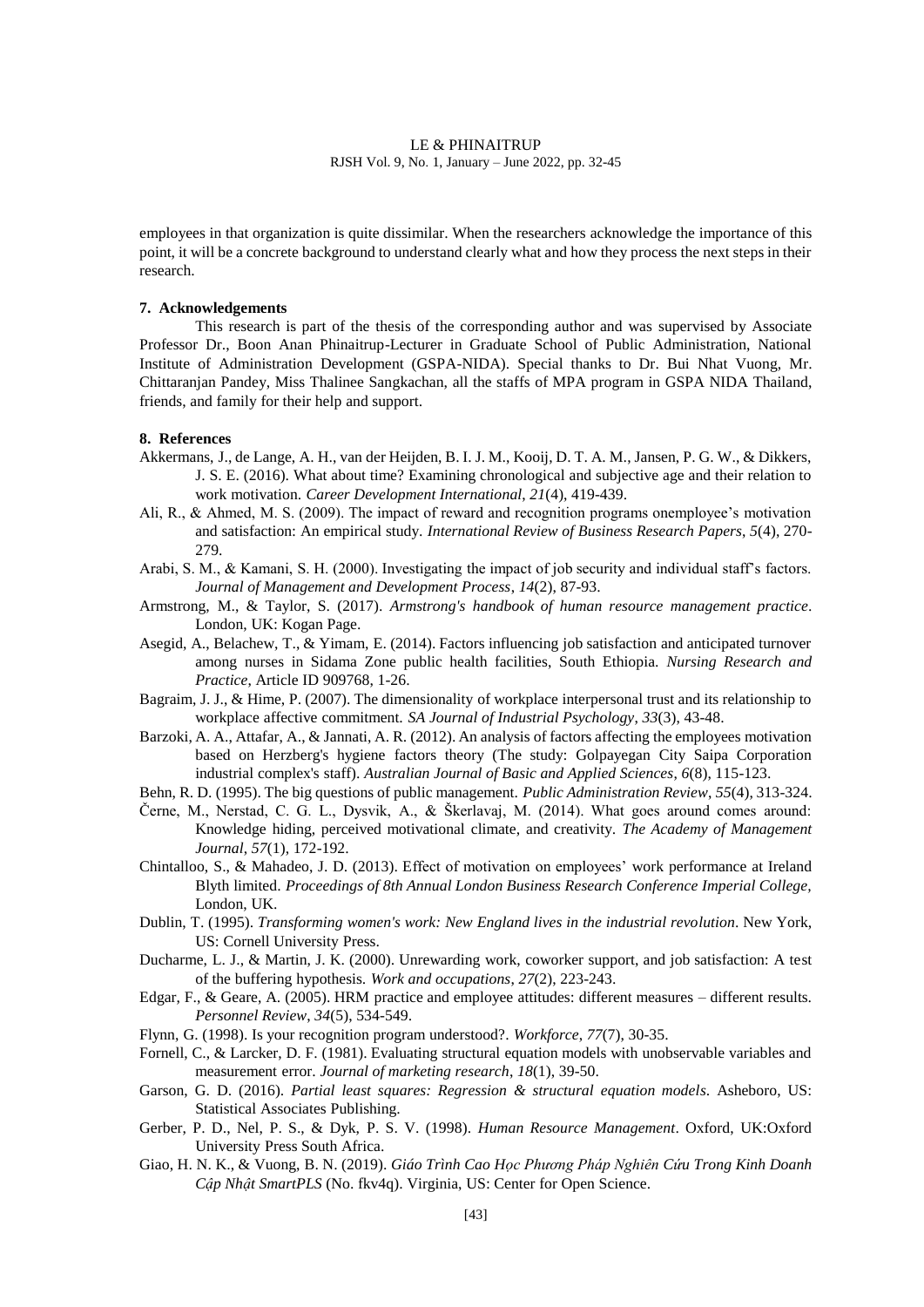- Hackman, J. R., & Oldham, G. R. (1974). *The Job Diagnostic Survey: An instrument for the diagnosis of jobs and the evaluation of job redesign projects*. Retrived form https://eric.ed.gov/?id=ED099580
- Hair, J. F., Anderson, R. E., Babin, B. J., & Black, W. C. (2010). *Multivariate data analysis: A global perspective (Vol. 7)*. London, UK: Pearson.
- Hammer, L. B., Kossek, E. E., Yragui, N. L., Bodner, T. E., & Hanson, G. C. (2009). Development and validation of a multidimensional measure of family supportive supervisor behaviors (FSSB). *Journal of management*, *35*(4), 837-856.
- Harrison, K. (2013). Employee recognition is important: Here's how to do it well. Retrived form https://cuttingedgepr.com/employee-recognition-important/
- Henseler, J., Ringle, C. M., & Sarstedt, M. (2015). A new criterion for assessing discriminant validity in variance-based structural equation modeling. *Journal of the academy of marketing science*, *43*(1), 115-135.
- Herzberg, F. (1968). One more time: How do you motivate employees? *Harvard Business Review*, *46*(1), 53- 62.
- Huczynski, A., & Buchanan, D. A. (1991). Organizational behaviour-An introductory text (2nd ed.). *Prentice Hall (UK) Ltd.*, 436-466.
- Hunter, P. E. (2006). *Viability of job characteristics model in a team environment: Prediction of job satisfaction and potential moderators* ((Doctoral Dissertation)*.* University of North Texas, Texas, US.
- Irons, J. G., & Buskist, W. (2008). Preparing the new professoriate: What courses should they be ready to teach? *Teaching of Psychology*, *35*(3), 201-204.
- Juhdi, N. S. A. J., & Saad, H. S. (2007). Use of technology, job characteristics and work outcomes: A case of UNITAR instructors. *International Review of Business Research Papers*, *3*(2), 184-203.
- Khan, N., Waqas, H., & Muneer, R. (2017). Impact of rewards (intrinsic and extrinsic) on employee performance with special reference to courier companies of city Faisalabad, Pakistan. *International Journal of Management Excellence*, *8*(2), 937-937.
- Kivimäki, M. V. P., & Koskinen, P. (1995). Job enrichment, work motivation, and job satisfaction in hospital wards: testing the job characteristics model. *Journal of nursing management*, *3*(2), 87-91.
- Kovach, K. A. (1987). What motivates employees? Workers and supervisors give different answers. *Business Horizons*, *30*(5), 58-65.
- Kuhnert, K. W., Sims, R. R., & Lahey, M. A. (1989). Relationship security employee. *Group & Organization Studies*, *14*(4), 399-410.
- Lee, C.W., & Kusumah, A. (2020). Influence of supervision on employee performance with work motivation as an intervening variable. Review of Integrative Business and Economics Research, 9, 240-252.
- Miller, D., & Lee, J. (2001). The people make the process: Commitment to employees, decision making, and performance. *Journal of Management*, *27*(2), 163-189.
- Muhammad, G. (2012). Determinants of employee motivation A case study of Afroze textile industries limited, Karachi, Pakistan. *IOSR Journal of Business and Management*, *4*(3), 22-25.
- Nzuve, S. N. (1999). *Elements of organizational behavior*. Nairobi, Kenya: University of Nairobi Press.
- Perry, J. M., & Wise, L. R. (1990). The motivational basis of the public service. *Public Administration Review*, *50*(3), 367-373.
- Richmond, V. P., & McCroskey, J. C. (2000). The impact of supervisor and subordinate immediacy on relational and organizational outcomes. *Communication Monographs*, *67*(1), 85-95.
- Robbins, S. P. & Judge, T. A. (2018). Essential Organizational Behavior (14th ed.). London, UK: Pearson Education Limited.
- Sajjad, A., Ghazanfar, H., & Ramzan, M. (2013). Impact of motivation on employee turnover in telecom sector of Pakistan. *Journal of Business Studies Quarterly*, *5*(1), 76-92.
- Saleem, R., Mahmood, A., & Mahmood, A. (2010). Effect of work motivation on job satisfaction in mobile telecommunication service organizations of Pakistan. *International Journal of Business and Management*, *5*(11), 213-222.
- Sharafinski, J. L. K., & Clare, E. (1988). Measuring perceived superiory and organization support. *Educational and Psychological Measurement*, *48*(4), 1075-1075.